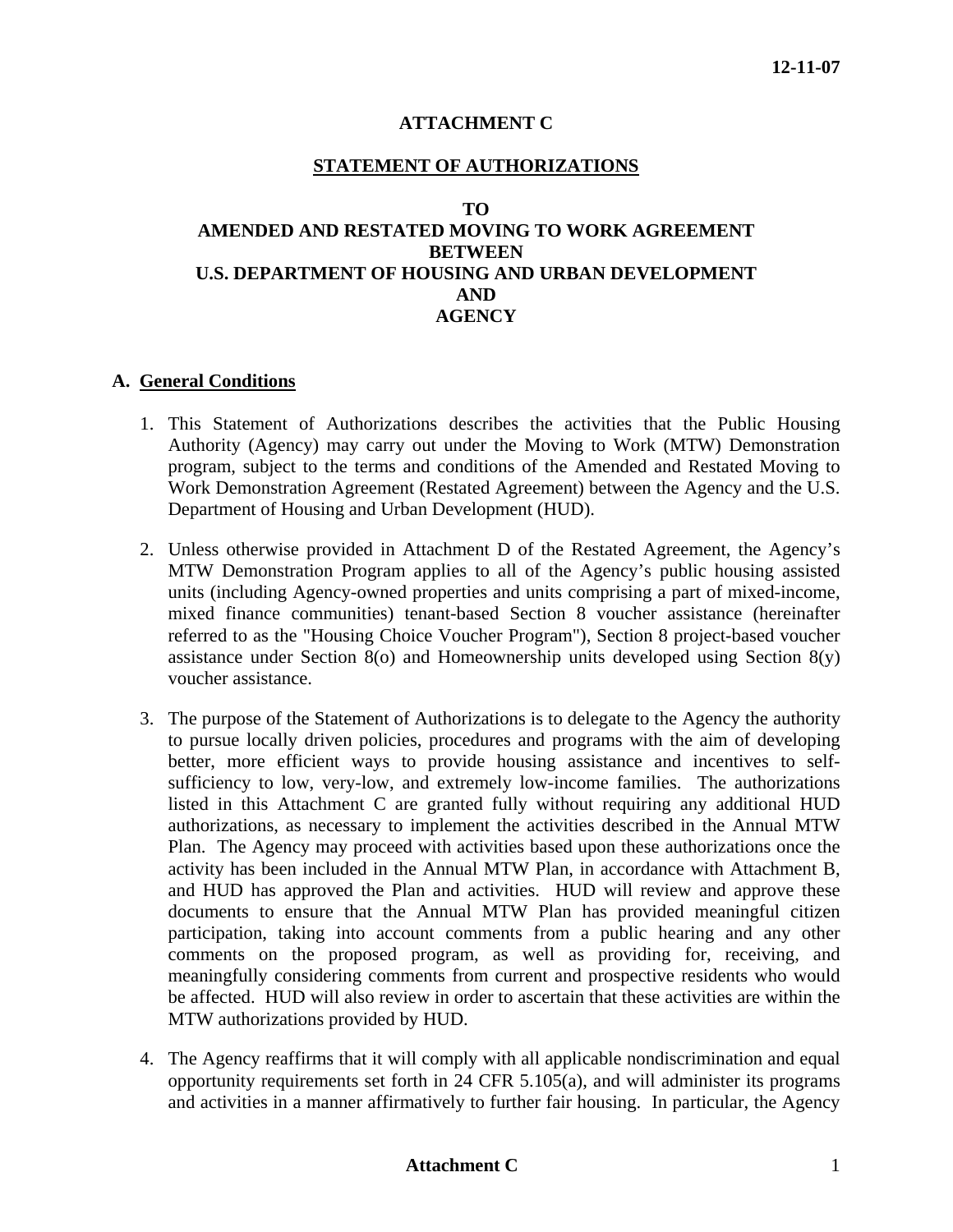must make reasonable modifications and accommodations needed by applicants and residents and must make units accessible in accordance with the Needs Assessment and Transition Plan as required under Section 504 of the Rehabilitation Act of 1973 and its implementing regulations.

#### **B. Authorizations Related to Both Public Housing and Section 8 Housing Choice Vouchers**

### 1. Single Fund Budget with Full Flexibility

*This authorization waives certain provisions of Sections 8 and 9 of the 1937 Act and 24 C.F.R. 982, and 990 as necessary to implement the Agency's Annual MTW Plan.* 

- a. The Agency may combine funding awarded to it annually pursuant to Section 8(o), 9(d) and 9(e) of the 1937 Act into a single, authority-wide funding source ("MTW Funds"). However, section 9(d) funds are still subject to the obligation and expenditure deadlines and requirements provided in section 9(j) despite the fact that they are combined in a single fund. The funding amount for the MTW Funds may be increased by additional allocations of housing choice vouchers to which the Agency is entitled over the term of the Agreement. Special purpose vouchers will not be included in the MTW Funds during their initial term, though some may be included in the MTW Funds upon renewal.
- b. The Agency may use MTW Funds for any eligible activity under Sections 9(d)(1),  $9(e)(1)$  and Section  $8(0)$  of the 1937 Act. Within the scope of the permissible eligible activities, the Agency can carry out the purposes of the MTW Demonstration Program to provide flexibility in the design and administration of housing assistance to eligible families, to reduce cost and achieve greater cost effectiveness in Federal expenditures, to give incentives to families with children where the head of household is working, seeking work, or is preparing for work by participating in job training, educational programs, or programs that assist people to obtain employment and become economically self-sufficient, and to increase housing choices for low-income families, through activities that would otherwise be eligible under sections 8 and 9 of the 1937 Act, including, but not limited to, the following activities:
	- i. Provision of Capital funds or operating assistance to housing previously developed or operated pursuant to a contract between HUD and the Agency or newly acquired or developed pursuant to section ii below.
	- ii. The acquisition, new construction, reconstruction or moderate or substantial rehabilitation of housing (including, but not limited to, assisted living, or other housing as deemed appropriate by the Agency, in accordance with its mission), or commercial facilities consistent with the objectives of the demonstration. Such activities may include but are not limited to real property acquisition, site improvement, development of utilities and utility services and energy efficiency systems, conversion, demolition, financing, administration and planning costs, relocation and other related activities; provided, however, that prior HUD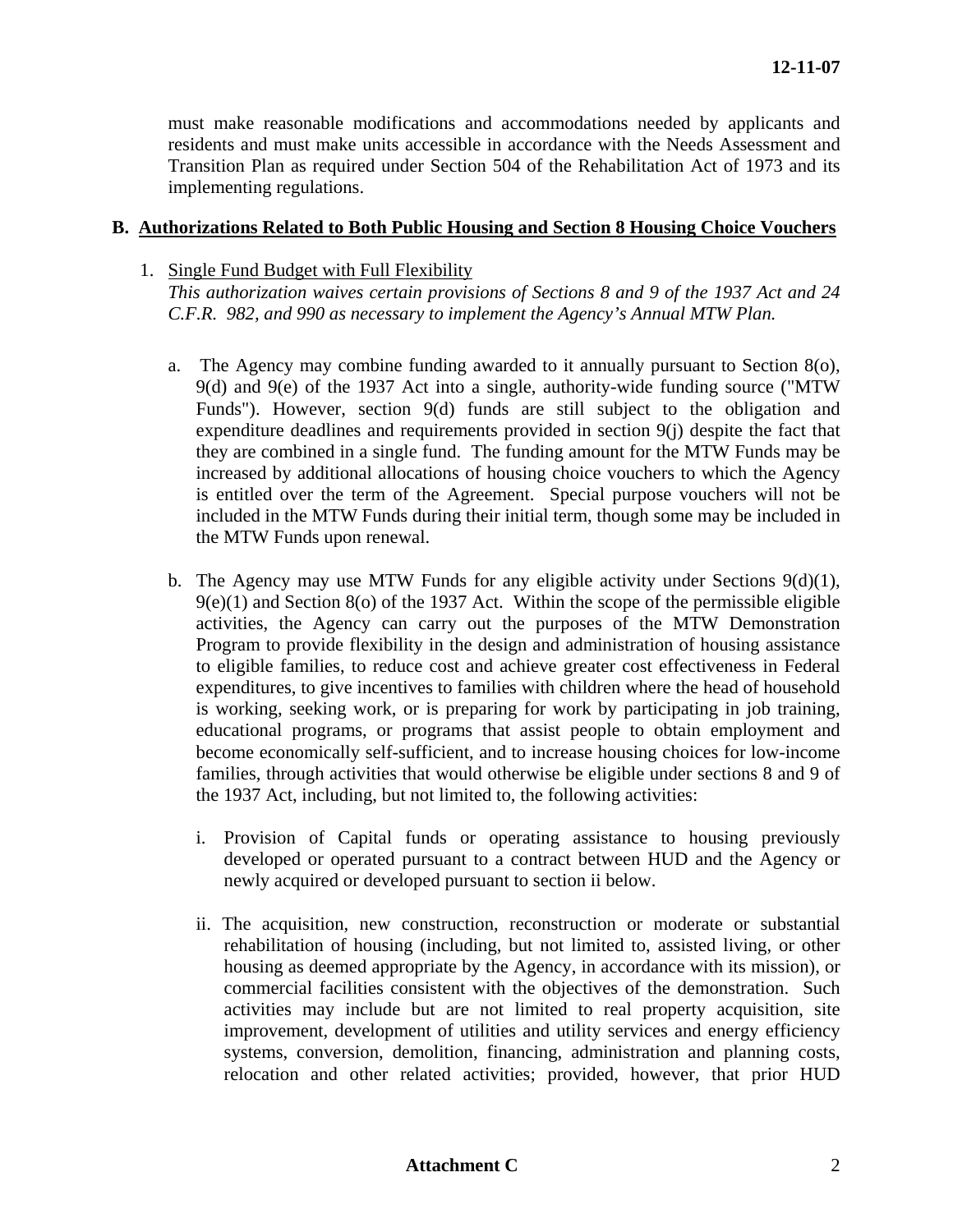approval is required for the development of any incremental public housing units, pursuant to Section  $9(g)(3)$  of the 1937 Act.

- iii. The provision of housing or employment-related services or other case management activities, such as housing counseling in connection with rental or homeownership assistance, energy auditing, activities related to the provision of self-sufficiency and other services, employment counseling, education, training and other services related to assisting tenants, owners, contractors, and other persons or entities participating or seeking to participate in other housing or training and educational activities assisted pursuant to this section.
- iv. The provision of management services, including preparation of work specifications, loan processing, inspections, tenant selection, management of tenant and project-based rental assistance and management of housing projects or other facilities or operations developed under this program.
- v. The provision of safety, security, and law enforcement measures and activities appropriate to protect residents of housing from crime.
- vi. The provision of Housing Choice Voucher assistance or project-based rental assistance (under Section 8(o)), alone or in conjunction with other private or public sources of assistance.
- vii. The preservation of public housing and/or Housing Choice Voucher units currently serving people of low income or the acquisition and/or development of new units for people of low income, provided that all rehabilitation and construction is done in accordance with the requirements of Section 504 of the Rehabilitation Act and where applicable, the design and construction requirements of the Fair Housing Act.
- viii.If the Agency chooses to establish single fund flexibility, the Agency is authorized to use housing assistance payments for purposes other than payments to owners, so long as these purposes are consistent with other eligible uses of section 8 and section 9 funds.
- c. These activities may be carried out by the Agency, by an entity, agent, or instrumentality of the Agency, a partnership, a grantee, contractor, or other appropriate party or legal entity.
- d. The Agency's expenditures must comply with OMB Circular A-87, which provides basic guidelines for the use of federal funds, and with this MTW Agreement.
- e. The Agency may use capital funds (including development and replacement housing factor funds) in accordance with this Agreement.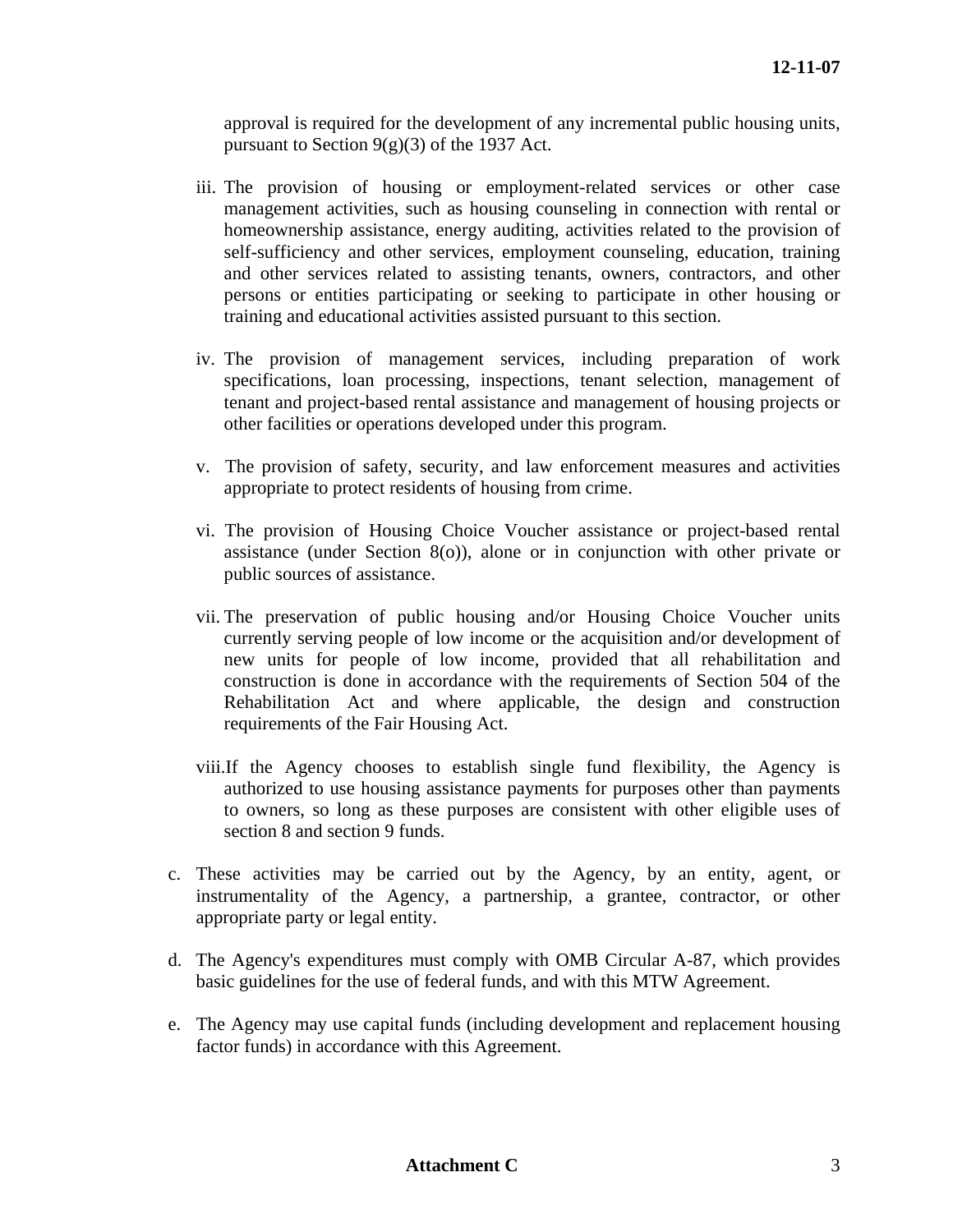- 2. Partnerships with For-Profit and Non-Profit Entities
	- The Agency may partner with for-profit and non-profit entities, subject to 24 C.F.R. Part 85 and 941.602(d), including, mixed-income, mixed-finance development partners and third party management companies, as well as affiliates and instrumentalities of the Agency ("Agency Partners"), to implement and develop all or some of the initiatives that may comprise the Agency's MTW Demonstration Program. The Agency may, with respect to MTW eligible activity and when working with or partnering with such partners, make available to Agency Partners the least restrictive regulatory requirements allowable based on Agency's participation in the MTW Demonstration Program and that agreements with Agency Partners may reflect the implementation of less restrictive regulatory requirements. *This authorization waives certain provisions of Sections 13 and 35 of the 1937 Act and 24 C.F.R. 941 Subpart F as necessary to implement the Agency's Annual MTW Plan.*
- 3. Definition of Elderly Family

The Agency is authorized to amend the definition of elderly to include families with a head of household or family member who is at least 55 years old, and must be in compliance with the all Fair Housing Requirements, in particular the Housing for Older Persons Act of 1995. *This authorization waives certain provisions of Section 3 (b)(3) and (G) of the 1937 Act and 24 C.F.R. 5.403 as necessary to implement the Agency's Annual MTW Plan.* 

4. Transitional/Conditional Housing Program

The Agency may develop and adopt new short-term transitional housing programs, consistent with an eligible use of section 8 and 9 funds, with supportive services in one or more buildings in collaboration with local community-based organizations and government agencies. Successful participants in these programs will be eligible for transfer to the Agency's public housing or housing choice voucher programs. The Agency will ensure that these programs do not have a disparate impact on protected classes, and will be operated in a manner that is consistent with the requirements of Section 504 of the Rehabilitation Act. More specifically, under no circumstances will residents of such programs be required to participate in supportive services that are targeted at persons with disabilities in general, or persons with any specific disability. In addition, admission to any of the programs developed under this section will not be conditioned on the presence of a disability or a particular disability. This section is not intended to govern the designation of housing that is subject to Section 7 of the 1937 Act. *This authorization waives certain provisions of Sections 3, 4, 5, 8, and 9 of the 1937 Act and 24 C.F.R. 941, and 960 Subpart B as necessary to implement the Agency's Annual MTW Plan.* 

5. Investment Policies

Subject to HUD approval, the Agency is authorized to adopt investment policies consistent with state law to the extent such policies are in compliance with applicable OMB circulars and other federal laws. The Agency shall invest only in securities authorized under state law that will allow the flexibility to invest productively and efficiently. *This authorization waives certain provisions of Section 6(c)(4) of the 1937 Act and 24 C.F.R. 982.156 as necessary to implement the Agency's Annual MTW Plan.*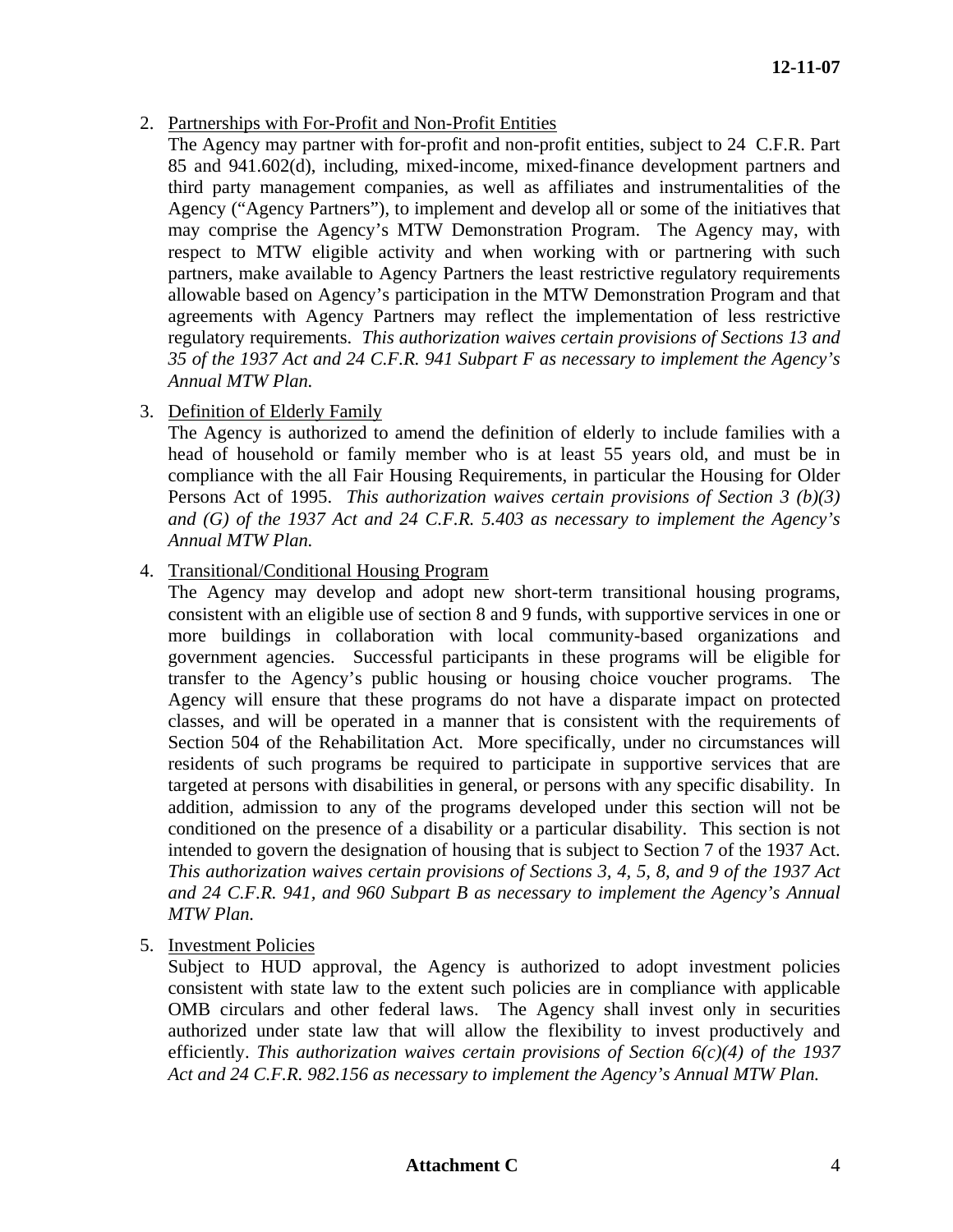# **C. Authorizations Related to Public Housing Only**

1. Site Based or Geographic Area Waiting List System

The Agency is authorized to implement a locally designed waiting list system in lieu of the specific procedural requirements of 24 C.F.R. Part 903 provided that it provides applicants with a reasonable choice of location in accordance with title VI of the Civil Rights Act, the Fair Housing Act, and other applicable civil rights requirements. The Agency may implement additional site-based waiting lists under this MTW Agreement. Such additional site-based waiting lists will be developed, at the Agency's option, to address various situations, including, but not limited to the following: (1) any existing or new or mixed-income, mixed finance communities; (2) any on-site and/or off-site public housing replacement units developed in support of the Agency's redevelopment or HOPE VI efforts, if any; (3) any specially designated public housing or project-based communities; and (4) combining or separating waiting lists for Section 8 tenant-based or project-based assistance, public housing rental communities, homeownership opportunities, and mixed-income, mixed-finance communities. *This authorization waives certain provisions of Section 6(r) of the 1937 Act and 24 C.F.R. 903.7 as necessary to implement the Agency's Annual MTW Plan.* 

2. Local Preferences and Admission and Continued Occupancy Policies and Procedures

The Agency is authorized to develop and adopt local preferences and admission policies and procedures for admission into the public housing program in lieu of HUD statutes, regulations or other requirements based in the 1937 Act so long as the families assisted qualify as low income, and that the total mix of families assisted meets the requirements of part I.C of the Amended and Restated MTW Agreement. The Agency is required to revise the Admissions and Continued Occupancy Policy (ACOP), to implement changes in public housing occupancy policy as a result of the MTW program. Regardless of changes to the Agency's adopted ACOP policies and procedures, the Agency must comply with Sections  $I(B)(1)$  and  $II(D)$  of this Agreement. The Agency is subject to state and local preferences law. *This authorization waives certain provisions of Section 3 of the 1937 Act and 24 C.F.R. 960.206 as necessary to implement the Agency's Annual MTW Plan.* 

3. Deconcentration Policy

The Agency is authorized to develop and adopt a local policy designed to provide for deconcentration and income mixing in public housing communities. *This authorization waives certain provisions of Section 16(3)(B) of the 1937 Act and 24 C.F.R. 903.2 as necessary to implement the Agency's Annual MTW Plan*.

4. Initial, Annual and Interim Income Review Process

The Agency is authorized to restructure the initial, annual and interim review process in the public housing program in order to affect the frequency of the reviews and the methods and process used to establish the integrity of the income information provided. In addition, the Agency is expressly authorized to adopt a local system of income verification in lieu of the current HUD system. For example, the Agency may implement alternate time frames for validity of verification or adopt policies for verification of income and assets through sources other than those currently allowed under the 1937 Act. *This authorization waives certain provisions of sections 3(a)(1) and 3(a)(2) of the 1937*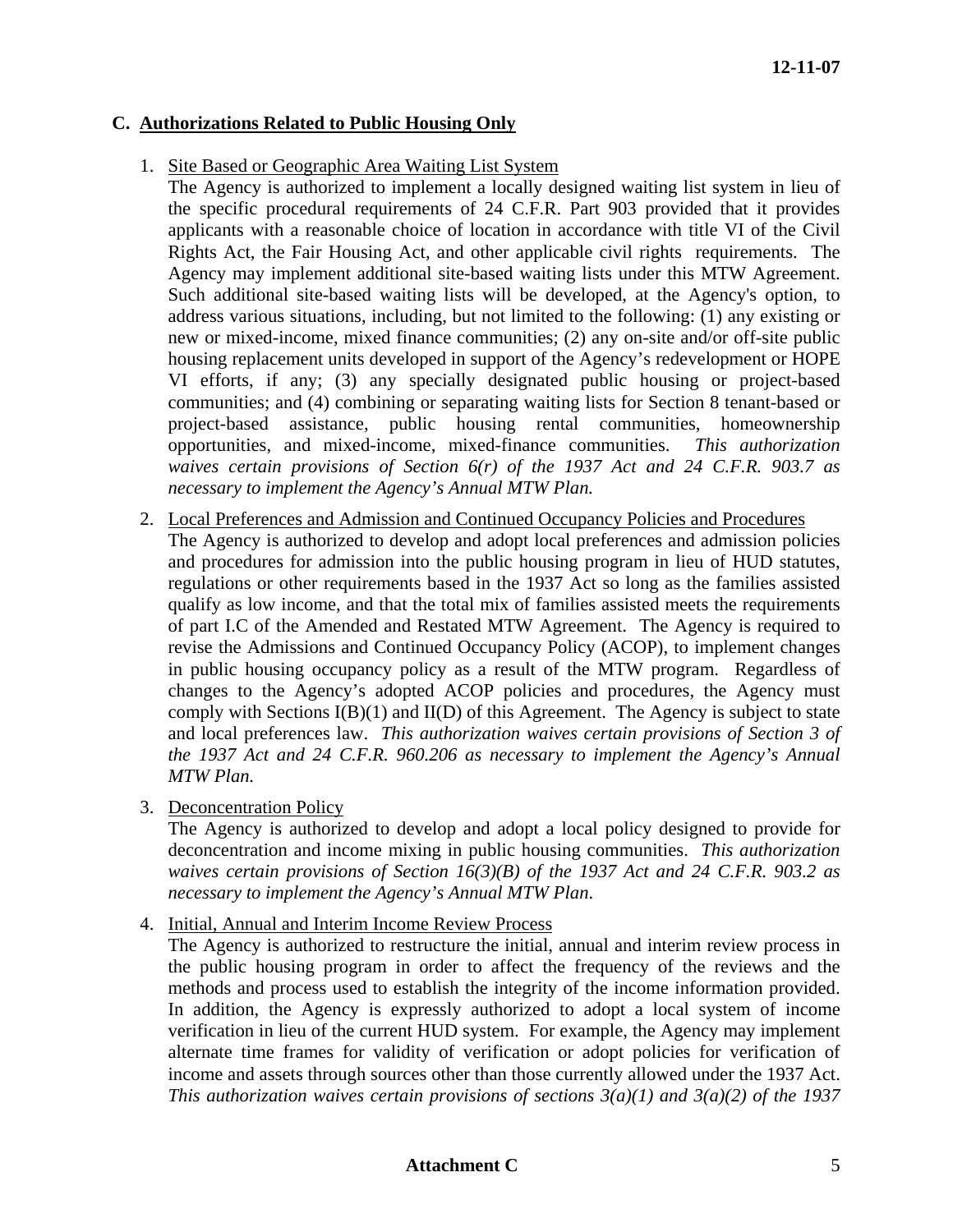*Act and 24 C.F.R. 966.4 and 960.257, as necessary to implement the Agency's Annual MTW Plan.* 

5. Use of Public Housing as an Incentive for Economic Progress

The Agency is authorized to modify current public housing occupancy policies to use housing as an incentive for making economic progress, as long as Section II.C. of the MTW Agreement is adhered to. Such modifications may include revising maximum income limits for admission or continued occupancy. Families denied admission or continued occupancy shall continue to be entitled to the right to an informal hearing. *This authorization waives certain provisions of Section 6(c) of the 1937 Act and 24 C.F.R. 960.201, as necessary to implement the Agency's Annual MTW Plan.* 

6. Incentives for Underutilized Developments

The Agency is authorized to develop and offer incentives that will attract applicants to developments, or portions thereof, which have been difficult to market. *This authorization waives certain provisions of Section 3(a)(2) and 3(a)(3)(A) of the 1937 Act and 24 C.F.R. 960 subpart B as necessary to implement the Agency's Annual MTW Plan.* 

- 7. Simplification of the Development and Redevelopment Process for Public Housing *This authorization waives certain provisions of Sections 4, 5, 9, 24, 32 and 35 of the 1937 Act and 24 C.F.R. 941 as necessary to implement the Agency's Annual MTW Plan.* 
	- a. The Agency may, at its own discretion, allow any authorizations and regulatory relief granted to the Agency pursuant to this MTW Agreement to inure to the benefit of the Agency's Partners with respect to MTW eligible activities, and HUD hereby agrees to the amendment of any and all evidentiaries necessary to implement the least restrictive regulatory requirements allowable.
	- b. The Agency is authorized to establish reasonable low-income homeownership programs, such as a lease-to-own program, that are not limited by the existing public housing homeownership requirements, provided that units can only be sold to current public housing residents and that any disposition of current public housing units must be approved in advance by HUD. Any disposition application will be submitted and processed in accordance with this Agreement.
- 8. Streamlined Demolition and Disposition Procedures The Agency may choose to follow HUD's "Streamlined Processing Instructions for Disposition, Demolition, and Disposition/Demolition Applications from MTW Agencies."
- 9. Simplification of Property Management Practices The Agency is authorized to simplify property management practices as follows:
	- a. The Agency is authorized to deploy a risk management approach in establishing property and system inspection protocols and frequencies in lieu of the HUD requirements of annual inspections by Agencies, as long as these protocols assure that housing units assisted under the demonstration meet housing quality standards approved or established by the Secretary. *This authorization waives certain provisions of Section 6 (f) of the 1937 Act and 24 C.F.R. 902-Subpart B as necessary to implement the Agency's Annual MTW Plan.*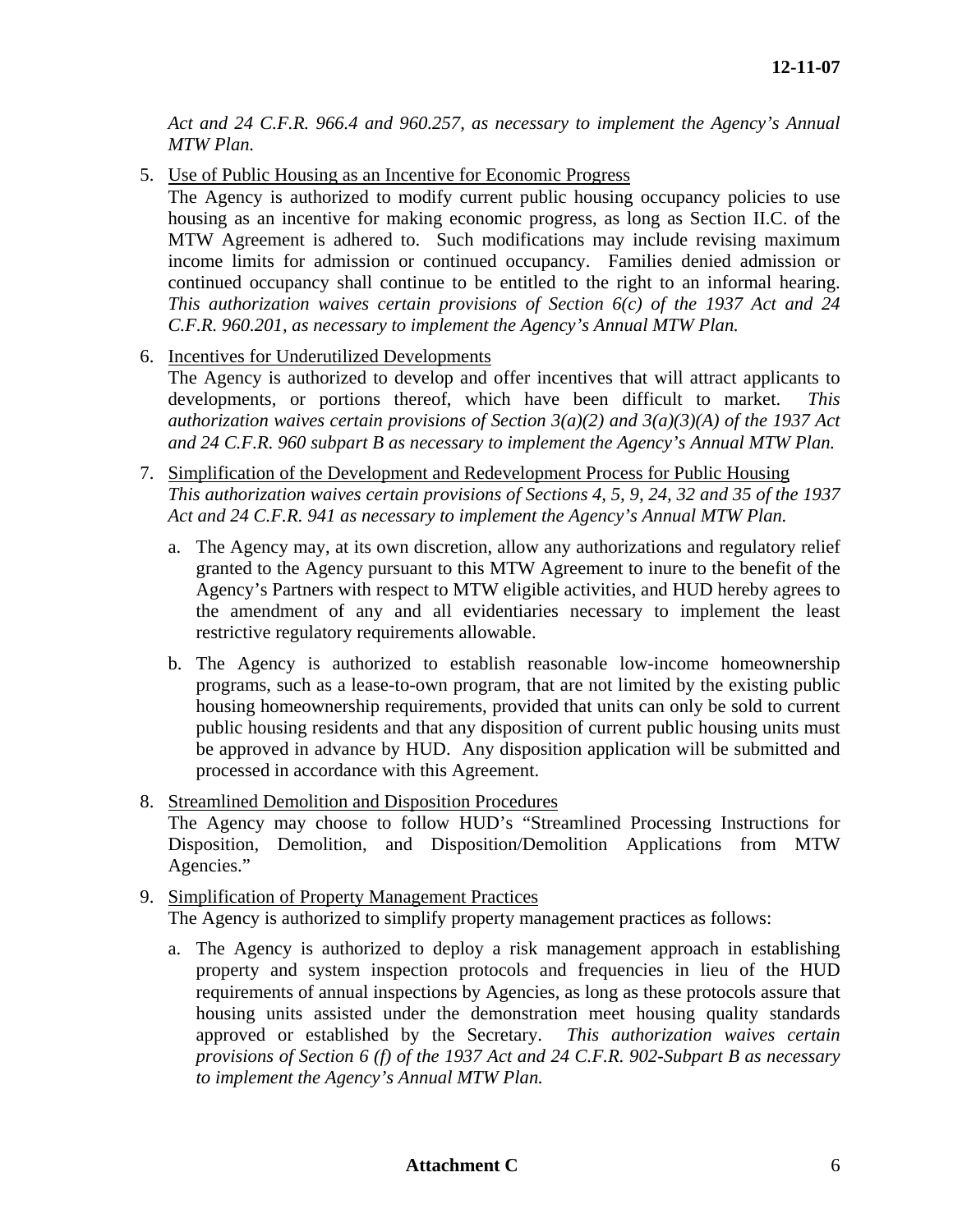- b. The Agency is authorized to develop and adopt a new form of local lease and establish community rules, grievance procedures, tenant self-sufficiency requirements and reasonable tenant fees based on proven private management models (subject to State and local laws), provided that no-cause evictions are not permitted. *This authorization waives certain provisions of Section 6 (l) of the 1937 Act and 24 C.F.R. 966 Subparts A and B as necessary to implement the Agency's Annual MTW Plan.*
- 10. Special Admissions and Occupancy Policies for Certain Public Housing Communities The Agency is authorized to involve a broad spectrum of community stakeholders, including advocacy groups, in a process to explore and adopt reasonable restrictions for occupancy of specific public housing buildings in the Agency's inventory. Buildings, or portions of buildings (floors, units), may be designated as Smoke-Free, Pet-Free or Assisted Living (or other similar reservations). The Agency may establish admissions preferences in order to establish these special occupancy requirements. A key goal of this initiative will be to ensure that the Agency is able to maintain and improve the quality of life in the Agency communities. These reservations or policies must not have a disparate impact on protected classes and must be operated in a manner that is consistent with the requirements of Section 504 of the Rehabilitation Act. Any such designations or policies will include adequate safeguards for the disabled, including protections for disabled persons who are Agency residents and those seeking housing assistance. Residents can voluntarily participate in any of the services provided. Once adopted, the designations or policies will be updated and reviewed as part of the Annual MTW Plan and Report submitted by the Agency for HUD's review. In particular, the Agency will review the demographic make-up of its current resident population and applicants to assess the need for and support any changes to its designations or policies. *This authorization waives certain provisions of Sections 3, 6, 7, 16, and 31 of the 1937 Act and 24 C.F.R. 945 subpart C, 960 Subparts B, D, E and G as necessary to implement the Agency's Annual MTW Plan.*
- 11. Rent Policies and Term Limits

The Agency is authorized to determine family payment, including the total tenant payment, the minimum rent, utility reimbursements and tenant rent. The Agency is authorized to adopt and implement any reasonable policies for setting rents in public housing including but not limited to establishing definitions of income and adjusted income, or earned income disallowance that differ from those in current statutes or regulations. The Agency is authorized to adopt and implement term limits for its public housing assistance. Such policies must include provisions for addressing hardship cases. *This authorization waives certain provisions of Section 3(a)(2), 3(a)(3)(A) and Section 6(l) of the 1937 Act and 24 C.F.R. 5.603, 5.611, 5.628, 5.630, 5.632, 5.634 and 960.255 and 966 Subpart A as necessary to implement the Agency's Annual MTW Plan.* 

12. Design Guidelines

The Agency is authorized to establish reasonable and modest design guidelines, unit size guidelines and unit amenity guidelines for development and redevelopment activities that will replace HUD guidelines with guidelines that reflect local marketplace conditions for quality construction in its locality so long as all units meet housing quality standards approved by the Secretary. *This authorization waives certain provisions of Sections 4, 5, and 9 of the 1937 Act and 24 C.F.R. 941.202, 941.203, 941.401, and 941.403 as*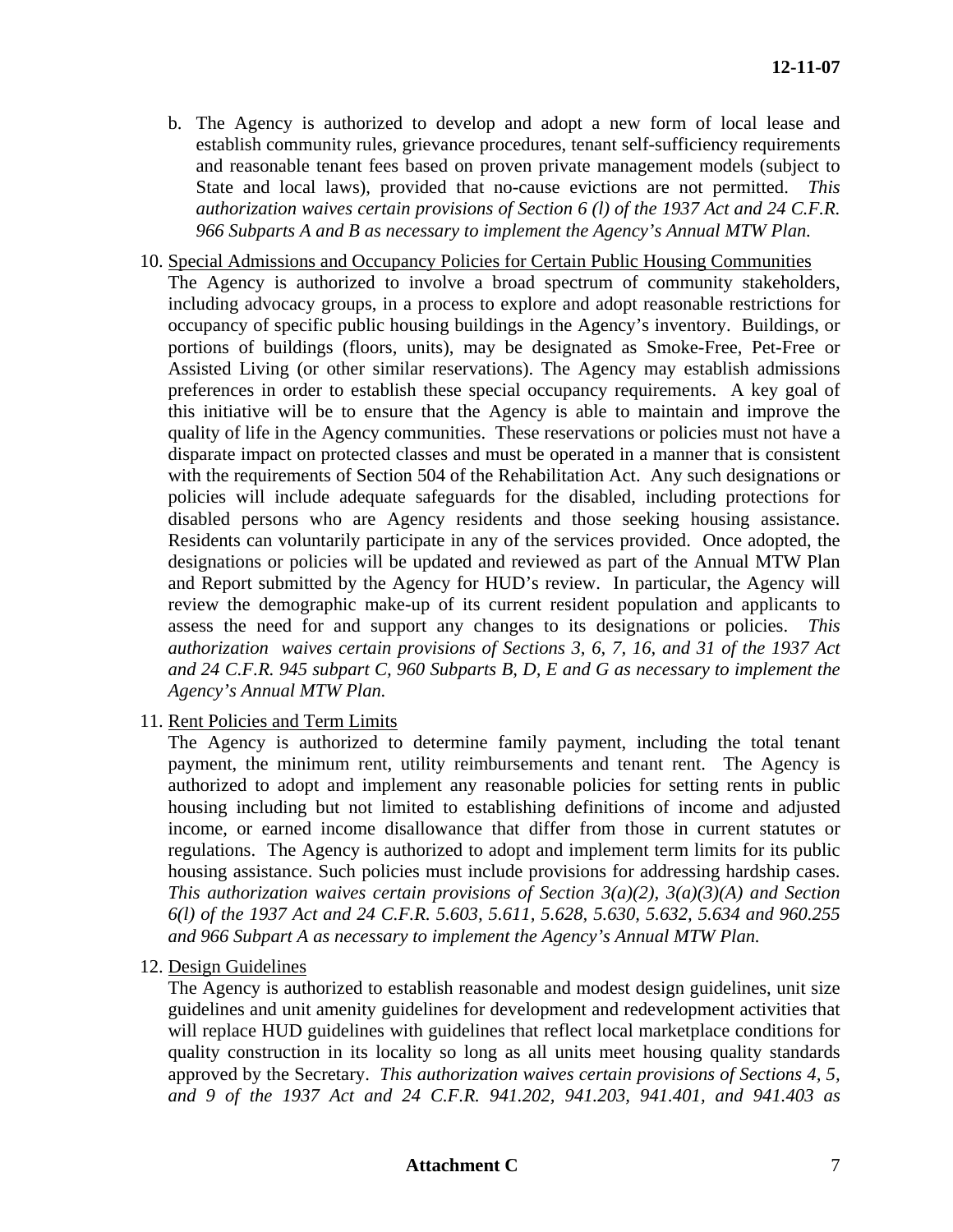*necessary to implement the Agency's Annual MTW Plan.* 

13. Site Acquisition

The agency is authorized to acquire sites without prior HUD approval, provided that the agency certifies that HUD site selection requirements have been met. *This authorization waives certain provisions of 24 C.F.R. 941.401 as necessary to implement the Agency's Annual MTW Plan.* 

14. Commercial Business Venture

The Agency is authorized to enter into commercial business ventures as part of its neighborhood revitalization or affordable housing strategies or other strategies designed to serve as catalysts for revitalization of public housing or surrounding communities. Any venture must be consistent with eligible uses of funds under Sections 8 and 9 of the 1937 Act. *This authorization waives certain provisions of 24 C.F.R. 941 subpart F as necessary to implement the Agency's Annual MTW Plan.*

15. Available Property

The Agency is authorized to make available public housing property including dwelling and non-dwelling spaces and vacant land for the purpose of providing services, programs and capital improvements that benefit residents and program participants. *This authorization waives certain provisions of Section 9 of the 1937 Act and 24 C.F.R. 990 Subpart B as necessary to implement the Agency's Annual MTW Plan.*

16. Total Development Cost (TDC) limits

The agency is authorized to establish reasonable cost formulas for development and redevelopment activities that will replace HUD's TDC limits in order to reflect local marketplace conditions for quality construction in its locality. *This authorization waives certain provisions of Section 6(b) of the 1937 Act and 24 C.F.R. 941.306 as necessary to implement the Agency's Annual MTW Plan.*

### **D. Authorizations Related to Section 8 Housing Choice Vouchers Only**

1. Operational Policies and Procedures

The Agency is authorized to determine the following basic operational policies and procedures for all Section 8 assistance the Agency is provided under section 8(o) of the 1937 Act:

- a. The Agency is authorized to determine the term and content of Housing Assistance Payment (HAP) contracts to owners during the term of the MTW demonstration. However, any revised HAP contract must include language noting that the funding for the contract is subject to the availability of Appropriations. *This authorization waives certain provisions of Section 8(o)(7) of the 1937 Act and 24 C.F.R. 982.162 as necessary to implement the Agency's Annual MTW Plan*;
- b. The Agency is authorized to determine the length of the lease period, when vouchers expire and when vouchers will be reissued. *This authorization waives certain provisions of Sections 8(o)(7)(a), 8(o)(13)(F) and 8(o)(13)(G) of the 1937 Act and 24 C.F.R. 982.303, 982.309 and 983 Subpart F as necessary to implement the Agency's Annual MTW Plan;*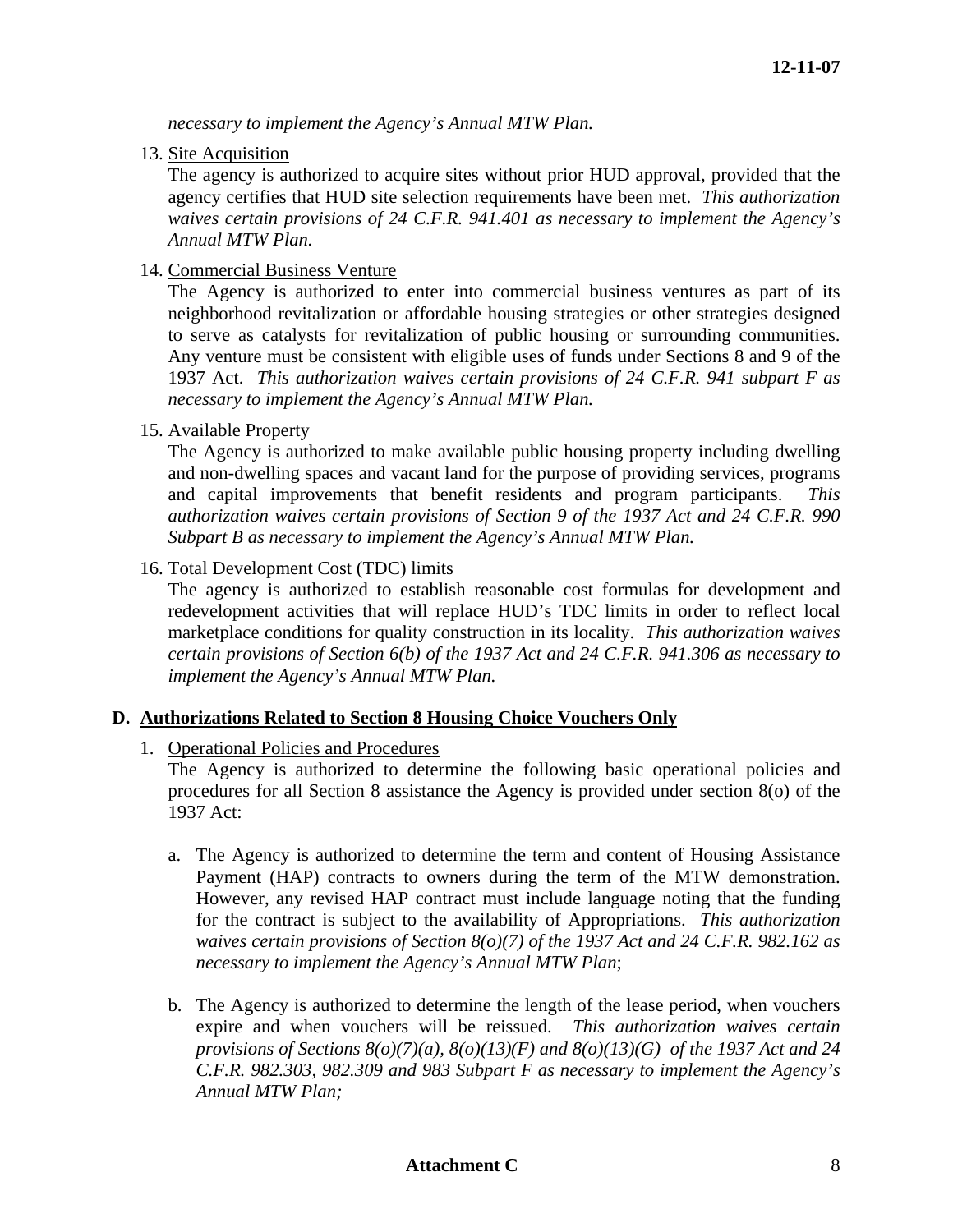- c. The Agency is authorized to define, adopt and implement a reexamination program that differs from the reexamination program currently mandated in the 1937 Act and its implementing regulations. *This authorization waives certain provisions of Section 8(o)(5) of the 1937 Act and 24 C.F.R. 982.516 as necessary to implement the Agency's Annual MTW Plan*;
- d. The Agency is authorized to determine a damage claim and/or vacancy loss policy and payment policy for occupied units that differs from the policy requirements currently mandated in the 1937 Act and its implementing regulations. Damage and vacancy authority are subject to state and local laws. *This authorization waives certain provisions of Section 8(o)(9), of the 1937 Act and 24 C.F.R. 982.311 as necessary to implement the Agency's Annual MTW Plan*;
- e. The Agency is authorized to determine the percentage of housing voucher assistance that it is permitted to project-base, and criteria for expending funds for physical improvements on those units that differs from the percentage and criteria requirements currently mandated in the 1937 Act and its implementing regulations. *This authorization waives certain provisions of Section 8(o)(13) of the 1937 Act and 24 C.F.R. 983 as necessary to implement the Agency's Annual MTW Plan*;
- f. The Agency is authorized to determine property eligibility criteria, including types of units currently prohibited by Section 8 regulations, as well as shared living facilities. If the Agency chooses to use this authorization, it will need to provide a transition plan to both the affected residents and HUD prior to the end of the demonstration. *This authorization waives certain provisions of Section 8(p) of the 1937 Act and 24 C.F.R. 983.53-54 and 982 Subparts H and M as necessary to implement the Agency's Annual MTW Plan; and*
- g. The Agency is authorized to establish its own portability policies with other MTW and non-MTW housing authorities. *This authorization waives certain provisions of Section 8(r) of the 1937 Act and 24 C.F.R. 982 Subpart H as necessary to implement the Agency's Annual MTW Plan.*
- 2. Rent Policies and Term Limits
	- a. The Agency is authorized to adopt and implement any reasonable policy to establish payment standards, rents or subsidy levels for tenant-based assistance that differ from the currently mandated program requirements in the 1937 Act and its implementing regulations. The Agency is authorized to adopt and implement any reasonable policies to calculate the tenant portion of the rent that differ from the currently mandated program requirements in the 1937 Act and its implementing regulations. *This authorization waives certain provisions of Sections 8(o)(1), 8(o)(2), 8(o)(3), 8(o)(10) and* 8(o)(13)(H)-(I) *of the 1937 Act and 24 C.F.R. 982.508, 982.503 and 982.518, as necessary to implement the Agency's Annual MTW Plan*;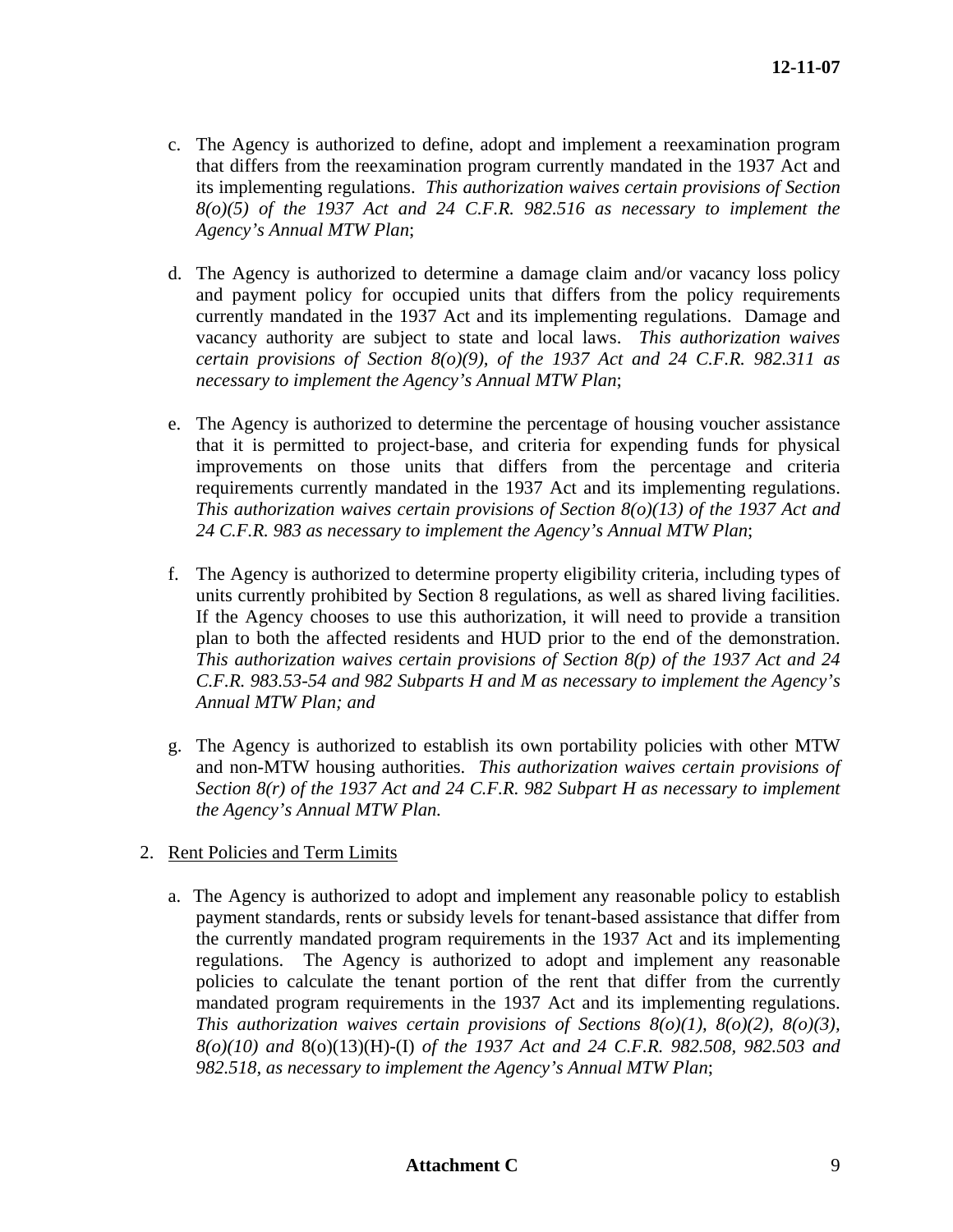- b. The Agency is authorized to determine contract rents and increases and to determine the content of contract rental agreements that differ from the currently mandated program requirements in the 1937 Act and its implementing regulations. *This authorization waives certain provisions of Sections 8(o)(7) and 8(o)(13) of the 1937 Act and 24 C.F.R. 982.308, 982.451 and 983 Subpart E as necessary to implement the Agency's Annual MTW Plan*;
- c. The Agency is authorized to develop a local process to determine rent reasonableness that differs from the currently mandated program requirements in the 1937 Act and its implementing regulations. *This authorization waives certain provisions of Section 8(o)(10) of the 1937 Act and 24 C.F.R. 982.507 as necessary to implement the Agency's Annual MTW Plan*; and
- d. The Agency is authorized to implement term limits for HCV units designated as part of the MTW demonstration. *This authorization waives certain provisions of Sections 8(o)(7) and 8(o)(13)(F)-(G) of the 1937 Act and 24 C.F.R. 982 Subpart L and 983 Subpart E as necessary to implement the Agency's Annual MTW Plan.*

# 3. Eligibility of Participants

- a. The Agency is authorized to determine income qualifications for participation in the rental assistance program that differ from the currently mandated program requirements in the 1937 Act and its implementing regulations, as long as the requirements that i) at least 75 percent of those assisted under the demonstration are "very low-income" as defined in section  $3(b)(2)$  of the 1937 Act, ii) substantially the same number of low-income persons are assisted under the demonstration as would be without the MTW authorizations contained herein, and iii) a comparable mix of families are assisted under the Agreement as would have been otherwise in Section I.C. of the MTW Agreement are met. *This authorization waives certain provisions of Sections 16(b) and 8(o)(4) of the 1937 Act and 24 C.F.R. 5.603, 5.609, 5.611, 5.628, and 982.201 as necessary to implement the Agency's Annual MTW Plan*; and
- b. The Agency is authorized to adopt and implement any reasonable policy for verifying family income and composition and for determining resident eligibility that differ from the currently mandated program requirements in the 1937 Act and its implementing regulations. *This authorization waives certain provisions of 24 C.F.R. 982.516 and 982 Subpart E, as necessary to implement the Agency's Annual MTW Plan.*
- 4. Waiting List Policies

The Agency is authorized to determine waiting list procedures, tenant selection procedures and criteria and preferences, including authorizing vouchers for relocation of witnesses and victims of crime that differ from the currently mandated program requirements in the 1937 Act and its implementing regulations. *This authorization waives certain provisions of Sections 8(o)(6), 8(o)(13)(J) and 8(o)(16) of the 1937 Act*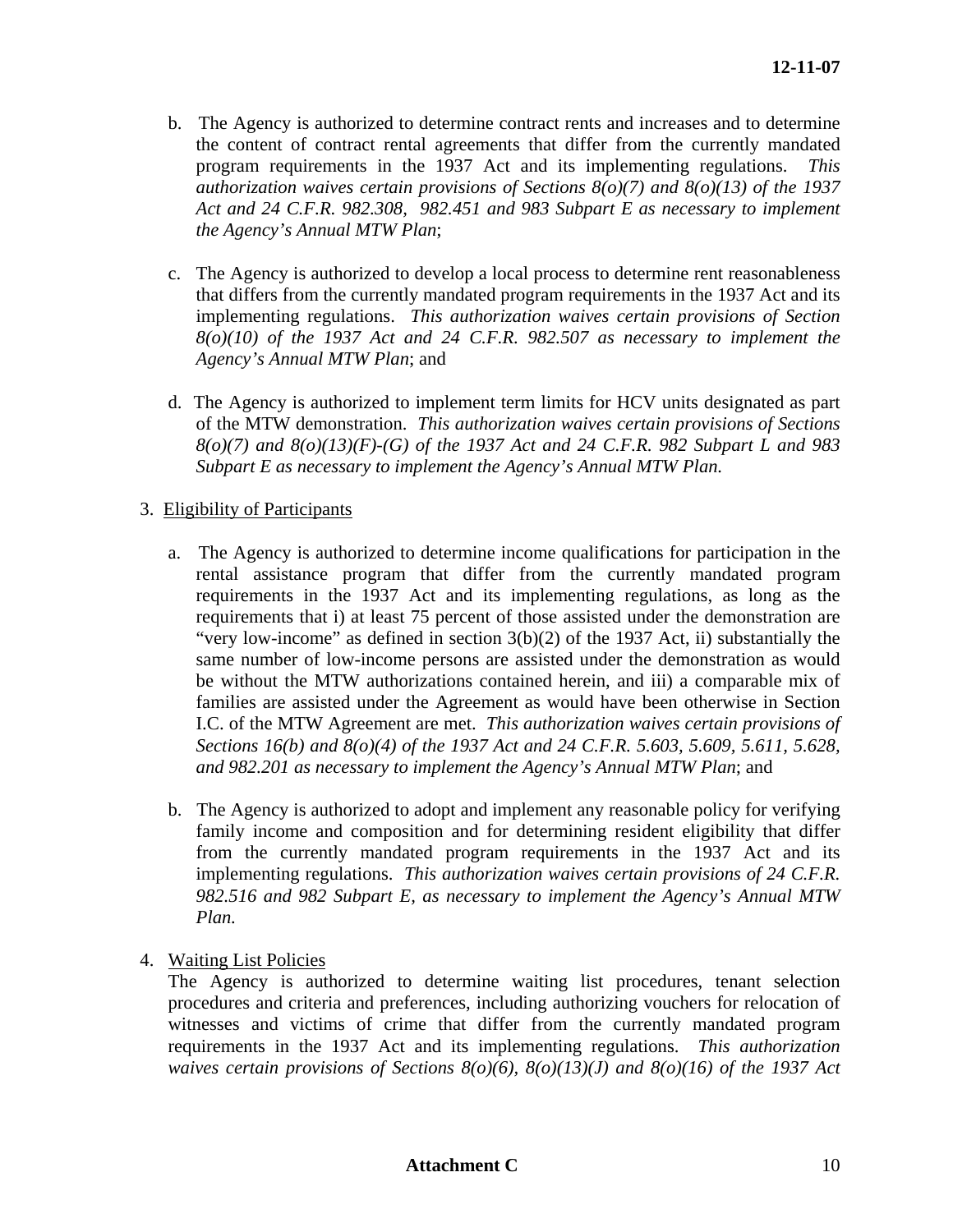*and 24 C.F.R. 982 Subpart E, 982.305 and 983 Subpart F as necessary to implement the Agency's Annual MTW Plan*.

5. Ability to Certify Housing Quality Standards

The Agency is authorized to certify that housing assisted under MTW will meet housing quality standards established or approved by HUD. The certification form will be approved or provided by HUD. *This authorization waives certain provisions of Section 8(o)(8) of the 1937 Act and 24 C.F.R. 982, Subpart I as necessary to implement the Agency's Annual MTW Plan*.

6. Local Process to Determine Eligibility

The Agency is authorized to adopt a local process for determining whether units meet certain eligibility requirements, provided such requirements are part of the 1937 Act. *This authorization waives certain provisions of Section 8(o)(13) of the 1937 Act and 24 C.F.R. 983 Subpart D as necessary to implement the Agency's Annual MTW Plan*. This includes, but is not limited to, the following:

- a. The minimum expenditure requirement and the timing of rehabilitation and construction of units.
- b. The type of funds that may be used to rehabilitate or construct units.
- c. Procedures to determine whether or not units meet the Agency's requirements regarding rehabilitation and construction, including what information is required to be submitted by owners to the Agency.
- 7. Establishment of an Agency MTW Section 8 Project-Based Program

The Agency is authorized to develop and adopt a reasonable policy and process for project-basing Section 8 tenant-based leased housing assistance, which includes the components set forth below:

- a. The Agency is authorized to project-base Section 8 assistance at properties owned directly or indirectly by the Agency that are not public housing, subject to HUD's requirements regarding subsidy layering. If the Agency chooses to project-base Section 8 assistance at such properties, the Agency recognizes and accepts that such units would no longer be eligible for operating subsidy provided under Section 9(e) of the 1937 Housing Act or for future capital funds provided under section 9(d) for those units if it chooses to use this authorization. Project-based assistance for such owned units does not need to be competitively bid, nor are the owned units subject to any required assessments for voluntary conversion. *This authorization waives certain provisions of Sections 8(o)(13)(B and D) of the 1937 Act and 24 C.F.R. 982.1, 982.102 and 24 C.F.R. Part 983 as necessary to implement the Agency's Annual MTW Plan*;
- b. The Agency is authorized to establish a reasonable competitive process or utilize an existing local competitive process for project-basing leased housing assistance at units that meet existing Housing Quality Standards, or any standards developed by the Agency pursuant to this MTW Agreement and approved by the Secretary, and that are owned by non-profit, or for-profit housing entities. *This authorization waives certain provisions of 24 C.F.R. 983.51 as necessary to implement the*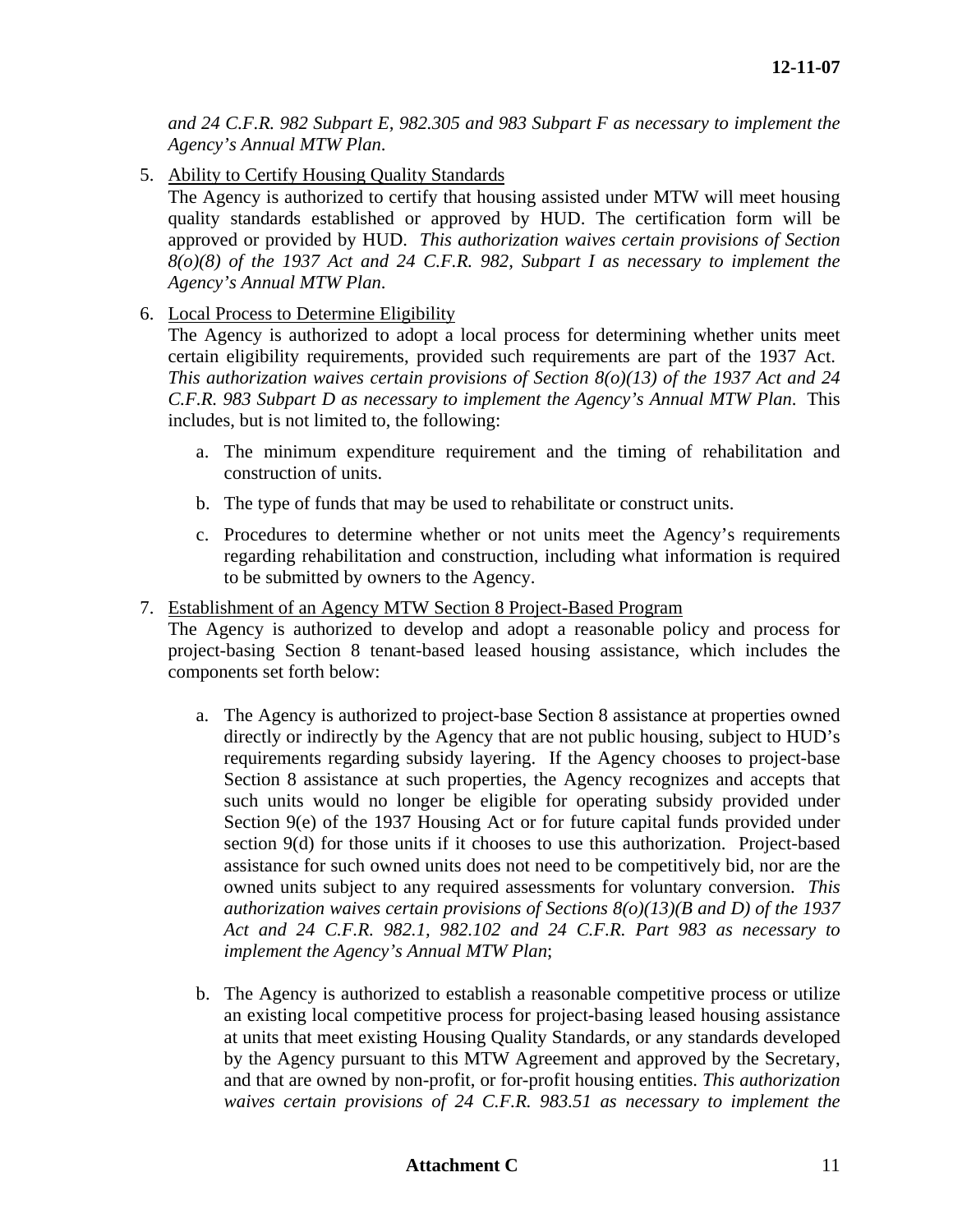*Agency's Annual MTW Plan*;

- c. The Agency is authorized to duly adopt, according to the requirements of local law, alternate standards for determining the location of existing, newly constructed or substantially rehabilitated housing to receive subsidy; provided, however, *that in lieu of the Site Selection Standards currently set forth in 24 C.F.R. Section 983.57*, the agency will comply with the following requirements:
	- i. The Agency will comply with the Fair Housing Act and Title VI of the Civil Rights Act of 1964, and implementing regulations thereto, in determining the location of newly constructed or acquired public housing units.
	- ii. Units may be located in the agency's jurisdiction, including within, but not limited to, the following types of urban areas: (1) an area of revitalization that has been designated as such by the governing jurisdiction, including Redevelopment Areas and Enhanced Enterprise Communities, (2) an area where public housing units were previously constructed and were demolished, (3) a racially or economically impacted area where the agency plans to preserve existing affordable housing, (4) in connection with a HOPE VI or other HUD funded master planned development, (5) in areas where a needs analysis indicates that subsidized housing represents a low percentage of the total number of housing units in the area, or (6) relocating units to an area with a lower concentration of public housing units.
	- iii. Conduct a housing needs analysis indicating that there is a real need for the housing in the area; and
	- iv. When developing or substantially rehabilitating six or more Section 8 projectbased units, the agency will: (1) advise current residents of the subject properties and representative community groups in the vicinity of the subject property by letter to resident organizations and by public meeting, of the agency's revitalization plan; and (2) certify to HUD in its Annual MTW Report that the comments from Residents and representative community groups have been considered in the revitalization plan. Documentation evidencing that the agency has met the stated requirements will be maintained at the housing authority and submitted to HUD in its Annual MTW Report.
- d. All units that receive project-based Section 8 assistance must meet either (i) existing HQS standards established by the Secretary or (ii) a local standard for communities receiving project-based Section 8 assistance developed by the Agency and approved by the Secretary pursuant to this MTW Agreement, as applicable. *This authorization waives certain provisions of Section 8(o)(8) of the 1937 Act and 24 C.F.R. 982 Subpart I as necessary to implement the Agency's Annual MTW Plan.*